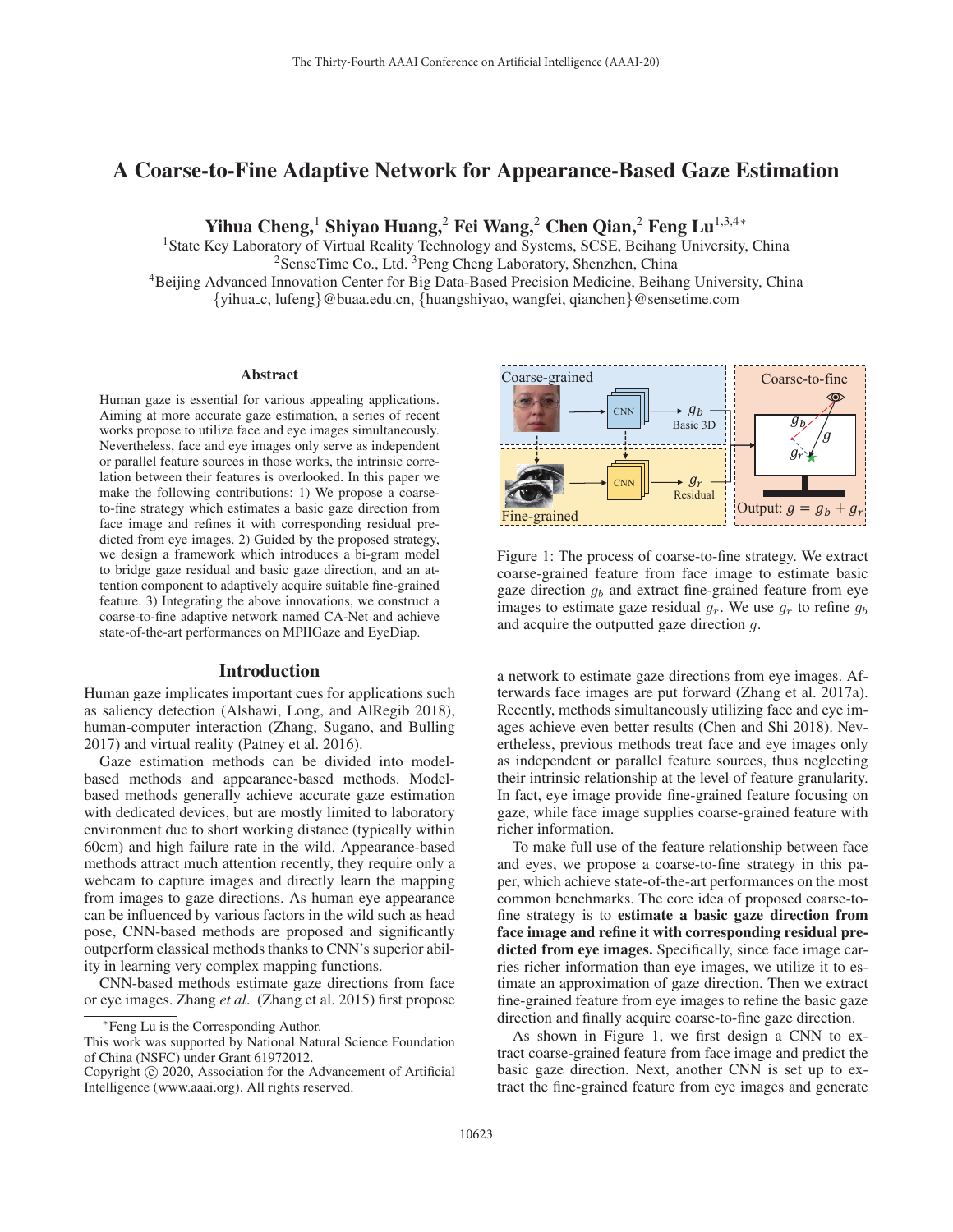gaze residual. At last, we acquire the final gaze direction by adding the basic gaze direction and gaze residual vectorially.

However, there still remain two key problems to be considered. The first problem is how to ensure the estimated gaze residual is effective for refining its corresponding base gaze direction. The second problem is how to enforce the fine-grained features extracted from eye images to be suitable for estimating the gaze residual. Inspired from NLP algorithms, we generalize the coarse-to-fine process as a bigram model to solve the first problem. The bi-gram model bridges gaze residual and basic gaze direction, and produces gaze residual coupling with basic gaze direction. For the second problem, an attention component is proposed to adaptively acquire suitable fine-grained features.

Integrating above algorithms, we finally propose the coarse-to-fine adaptive network (CA-Net) for gaze estimation, which can adaptively acquire suitable fine-grained feature and estimates 3D gaze directions in a coarse-to-fine way. To the best of our knowledge, we are the first to consider the intrinsic correlation between face and eye images and propose a framework for coarse-to-fine gaze estimation.

In summary, the contributions of this work are threefold: 1. We propose a novel coarse-to-fine strategy for gaze esti-

- mation.
- 2. We propose an ingenious framework for coarse-to-fine gaze estimation. The framework introduces a bi-gram model, which bridges coarse-grained gaze estimation and fine-grained gaze estimation, and an attention component, which adaptively acquires suitable fine-grained feature.
- 3. Based on the proposed framework, we design a network named CA-Net and achieve state-of-the-art performances on MPIIGaze and EyeDiap.

### Related work

Gaze estimation methods can be simply divided into modelbased and appearance-based (Hansen and Ji 2010).

#### Model-based methods

Model-based methods can estimate gaze with good accuracy by building geometric eye models (Guestrin and Eizenman 2006). They typically fit the model by detecting eye features such as near infrared corneal reflections (Nakazawa and Nitschke 2012), pupil center (Valenti, Sebe, and Gevers 2012), and iris contours (Funes Mora and Odobez 2014; Xiong et al. 2014). However, the detection of eye features may require dedicated devices such as infrared lights, stereo/high-definition cameras, and RBG-D cameras (Funes Mora and Odobez 2014; Xiong et al. 2014). Meanwhile, model-based methods usually have limited working distances between the user and the camera. These limitations show that model-based methods are more suitable for controlled environment, e.g., the laboratory setting, rather than outdoor settings.

### Appearance-based methods

Most of appearance-based methods only require a webcam to capture images and learn the mapping function from im-

ages to the corresponding gaze (Tan, Kriegman, and Ahuja 2002). The loose requirement attracts much attention for appearance-based methods. Up to now, many methods such as Neural networks (Baluja and Pomerleau 1994; Xu, Machin, and Sheppard 1998), adaptive linear regression (Lu et al. 2014b), Gaussian process regression (Williams, Blake, and Cipolla 2006) and dimension reduction (Lu et al. 2017) have been proposed to learn the mapping function. In order to handle arbitrary head motion, images can be used to learn more complex mapping functions (Lu et al. 2014a; 2015). However, learning a generic mapping function is still challenging because of the highly non-liner of mapping function.

Recently, CNNs-based methods show better accuracy than conventional appearance methods. Zhang *et al*. (Zhang et al. 2015) first proposed a CNNs-based method to estimate gaze, the method was designed based on LeNet (Lecun et al. 1998) and estimates gaze from eye images. Yu *et al*. (Yu, Liu, and Odobez 2018) proposed a multitask gaze estimation model with landmark constrain, they estimate gaze from eye images. Fischer *et al*. (Fischer, Chang, and Demiris 2018) extracted feature from two-eye images with VGG-16 (Karen and Andrew 2014) to estimate gaze, they use an ensemble scheme to increase robustness of proposed method. Cheng *et al*. (Cheng, Lu, and Zhang 2018) proposed a CNNs-based network which uses two-eye images as inputs and utilizes the two-eye asymmetry to optimize whole network.

Meanwhile, recent studies prove face images is effective in CNNs-based methods. Krafka *et al*. (Krafka et al. 2016) implemented the CNNs-based gaze tracker in the mobile devices, it estimates gaze from face and eye images. Zhang *et al*. (Zhang et al. 2017a) proposed a spatial weights CNN to estimate gaze from face images. Deng *et al*. (Zhu and Deng 2017) proposed a CNNs-based method with geometry constraints, it uses face and eye images as inputs and can estimate gaze in free-head setting. Zhao *et al*. (Chen and Shi 2018) proposed a CNNs-based method using dilated convolution to estimate gaze from face and eye images. Xiong *et al*. (Xiong and Kim 2019) combines the mixed effects model with CNN and estimates gaze from face images.

### Method

In this section, we introduce the architecture of our CA-Net, which can adaptively acquire suitable fine-grained feature and estimate the gaze directions in a coarse-to-fine way.

#### **Overview**

The core idea of the coarse-to-fine strategy is to estimate a basic gaze direction from face image and refine it with corresponding residual predicted from eye images. We propose the CA-Net based on the coarse-to-fine strategy.

The CA-Net contains two subnets: Face-Net and Eye-Net. Face-Net extracts coarse-grained feature from face image and estimates the basic gaze direction. Eye-Net estimates gaze residual from two eye images to refine the basic gaze direction. Next, We first propose an attention component to adaptively assign weights for two-eye features. A suitable eye feature is acquired by adding the weighted twoeye features together. In addition, since the gaze residual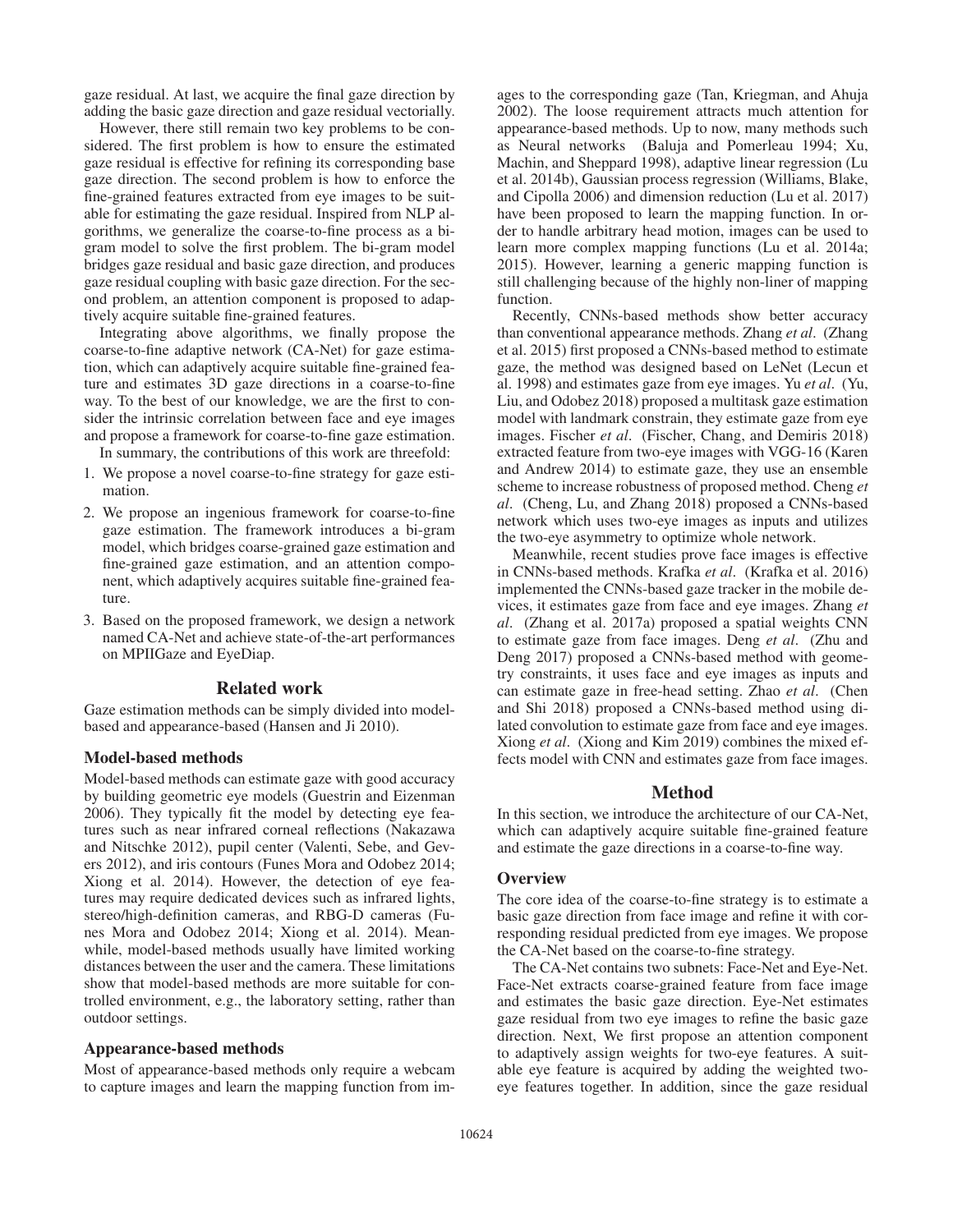

Figure 2: The architecture of proposed attention component. It adaptively assigns weights for left and right eyes.

is associated with the basic gaze estimation, we generalize the coarse-to-fine process as a bi-gram model to bridge the Face-net and Eye-net, and produces gaze residual coupling with basic gaze direction. Finally, CA-Net output gaze direction by adding the basic gaze direction and gaze residual together.

The rests of this section are organized as follows. We first introduce the process of feature generation, in which we propose an attention component to adaptively assign weights for two-eye features. We then introduce the coarse-to-fine strategy, which can be generalized as a bi-gram model. Next, we detail the architecture of proposed CA-Net and define the loss function of CA-Net. At last, we present the implementation details at the end of this section.

### Feature generation

A key point of coarse-to-fine strategy is to acquire suitable feature, especially for estimating gaze residual. Therefore, we first describe the process of feature generation.

The face feature is used to estimate basic gaze direction. Therefore, a common CNN is used to extract the coarsegrained face feature from face images. As for eye feature, we also respectively use a CNN to extract features from two eye images. However, after acquiring the left and right eye features, a key problem is how to obtain suitable eye feature from two-eye features to accurately estimate gaze residual.

There are at least two factors we need to consider. First, as for different basic gaze directions, the suitable eye features can be different. Second, two eye appearances have different reliabilities for gaze estimation (Cheng, Lu, and Zhang 2018) because of the in-the-wild setting such as free-head. Those two factors both influence the acquirement of suitable eye feature. In order to tackle above factors, we propose an attention component which can adaptively assign weights for two eyes. The suitable eye feature is produced by summing the weighted left and right eye features.

The attention component is inspired by attention mechanisms, which are widely used in NLP (Vaswani et al. 2017). The architecture of proposed component is shown in Fig. 2. In particular, as for left eye image, a score  $m_l$  is produced by left eye feature  $f_l$  and face feature  $f_f$ . As for right eye image, a score  $m_r$  is produced by right eye feature  $f_r$  and face feature  $f_f$ . Then, a softmax layer is used to balance the scores



Figure 3: The coarse-to-fine process is generalized as a bigram model, which bridges gaze residual  $q_r$  and corresponding basic gaze direction  $g<sub>b</sub>$ .

 $m_l$  and  $m_r$  and the weights  $w_l$  and  $w_r$  are outputted for left eye and right eye. The method which produces scores from feature is various, in the paper, we directly use the method proposed in (Dzmitry Bahdanau 2015).

The proposed component has following properties:

- 1. Score  $m_l$  is related with face feature, which is used to predict basic gaze directions. It means that basic gaze directions can decide the size of  $m_l$ . This corresponds with the first factor we describe above.
- 2. Score  $m_l$  is related with left eye feature. On the other words,  $m_l$  is related with the left eye appearance. It corresponds with the second factor we describe above.
- 3. Score  $m_l$  is irrelevant to right eye feature, it is reasonable that the scores of left eyes are irrelevant to right eyes.
- 4.  $w_l$  is generated by comparing  $m_l$  and  $m_r$ . Although the scores of left eyes are irrelevant to right eyes, the final weight should be generated with considering both the scores of two eyes.
- 5. Above properties also suit for  $m_r$  and  $w_r$ .

We also formulate the process of our implementation as follows. we acquire the score of left eyes by

$$
m_l = v^T \tanh(W_1^T f_f + W_2^T f_l), \tag{1}
$$

and acquire the score of right eyes by

$$
m_r = v^T \tanh(W_1^T f_f + W_2^T f_r), \tag{2}
$$

where  $v$ ,  $W_1$  and  $W_2$  are learned parameters and are implemented by fully connected layers.

Meanwhile, a softmax layer is used to balance the scores of left and right and outputs the weights.

$$
[w_l, w_r] = softmax([m_l, m_r]). \tag{3}
$$

The final eye feature  $f_e$  can be acquired by

$$
f_e = w_l * f_l + w_r * f_r.
$$
\n<sup>(4)</sup>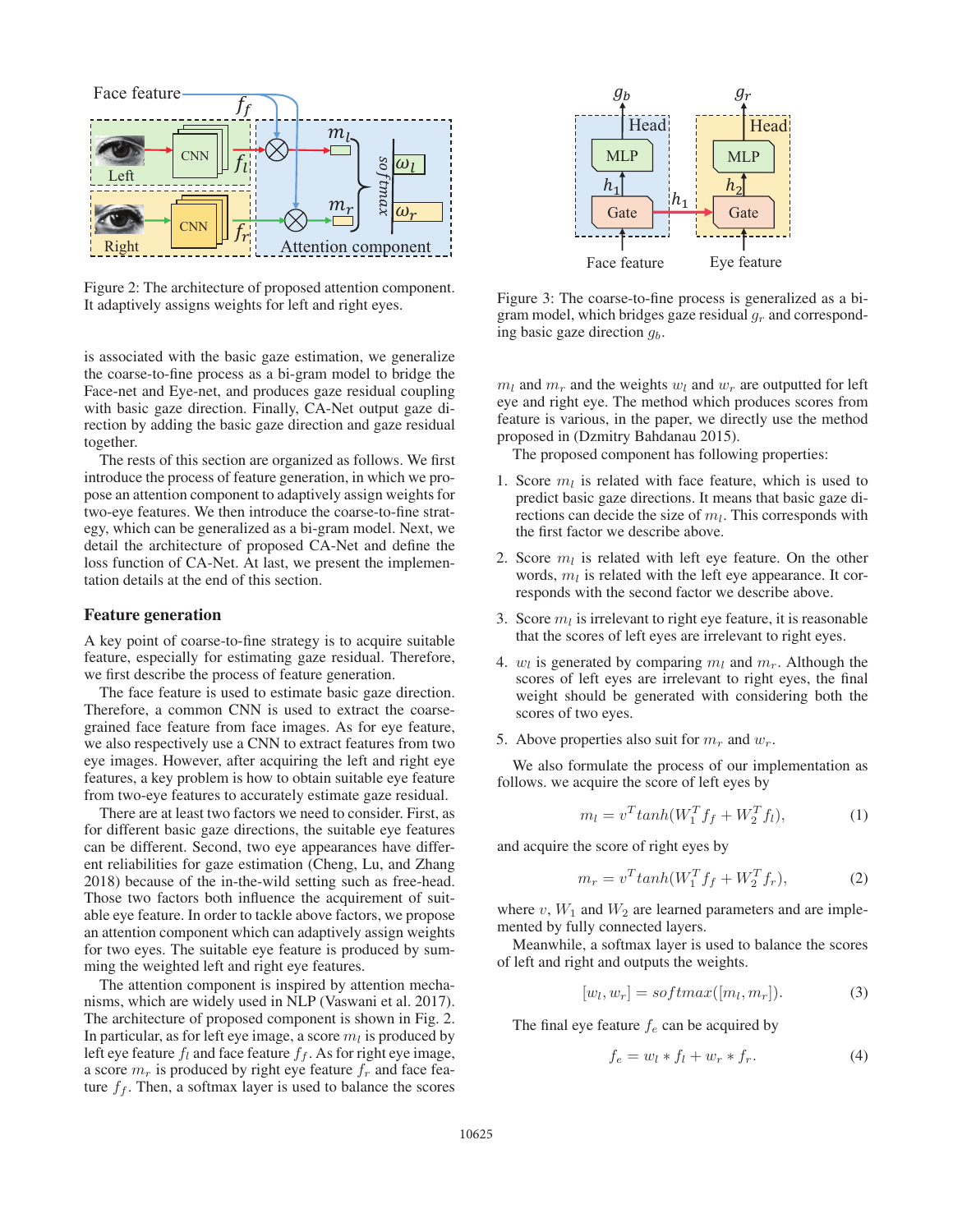#### Coarse-to-fine gaze estimation

After acquiring the features, it is still unknown how to perform gaze estimation in a coarse-to-fine way. A straightforward solution is that learn a mapping function to estimate the basic gaze direction from coarse-grained face feature and then learn another mapping function to estimate the gaze residual from fine-grained eye feature. However, this solution has two problems. First, it do not consider the relation between basic gaze directions and gaze residuals. Second, for the estimation of gaze residual, although eye images are finer than face images, it is bad to directly discard the face feature. Therefore, we generalize the coarse-to-fine process as a bi-gram model. The architecture of the bi-gram model is shown in Fig. 3, we omit the process of feature generation which can be various.

Specifically, as show in Fig. 3, the face feature is processed by a gate function to produce state  $h_1$ . Then, on one hand, the state  $h_1$  is used to estimate the basic gaze direction. On the other hand, the state  $h_1$  is delivered into the next gate and produces the state  $h_2$  with eye feature. The state  $h_2$  is used to estimate gaze residuals. The gate function can be various. The main task of designed gate is to filter the previous states and reduce the influence of previous task on current task. We use GRU (Cho et al. 2014) in this work.

The coarse-to-fine process can be understood as follows. The basic gaze directions are directly estimated from state  $h_1$ , which is produced by face feature. The gaze residuals are estimated from state  $h_2$ , which is generated from  $h_1$  and eye feature. This means the process of estimating gaze residuals is related with basic gaze directions. Meanwhile, with delivering  $h_1$ , the face feature is also implicitly used to estimate gaze residuals rather than discarding. Moreover, since the face feature includes much coarse-grained information, a learned gate is used to adaptively filter the state  $h_1$ .

The process of learned gate is shown as follow:

$$
z_i = \sigma(W_z \cdot [h_i, f]). \tag{5}
$$

$$
r_i = \sigma(W_r \cdot [h_i, f]). \tag{6}
$$

$$
\widetilde{h_{i+1}} = ReLU(W_h \cdot [r_i * h_i, f]). \tag{7}
$$

$$
h_{i+1} = (1 - z_i) * h_i + z_i * h_{i+1}^{\tilde{i}},
$$
\n(8)

where f represents the corresponding feature.  $W_z$ ,  $W_r$ <br>d  $W_k$  are learned parameters which can be implemented and  $W<sub>h</sub>$  are learned parameters, which can be implemented with fully connected layers. The  $h_0$  is set as a zero matrix.

### CA-Net

By integrating above algorithms, we propose CA-Net which can adaptively acquire suitable eye features and estimates 3D gaze directions in a coarse-to-fine way. The architecture of the proposed CA-Net is shown in Fig. 4. It contains two subnets, which are Face-Net and Eye-Net.

Face-Net uses face images as input to estimate the basic gaze directions. We first design a CNN to extract face feature from face images. After acquiring the face feature, we deliver the face feature into the head component (detail in



Figure 4: The architecture of CA-Net, which estimates gaze in coarse-to-fine way. The Face-Net estimates basic gaze directions from face images. The Eye-Net estimates gaze residuals from eye images.

Fig. 3). The basic gaze direction  $g_b$  and state  $h_1$  are produced by the head component.

Eye-Net uses two eye images as inputs. Two CNNs are designed to extract left eye feature  $f_l$  and right eye feature  $f_r$ . Then, a attention component is used to fusion  $f_l$  and  $f_r$  (detail in Fig. 2). We input the state  $h_1$  rather than face feature into the attention component to guiding the generation of eye feature. After acquiring eye feature, we send the eye feature with  $h_1$  into a head component to estimate gaze residuals  $g_r$ .

The final output of our CA-Net is

$$
g = g_b + g_r \tag{9}
$$

Given the ground truth  $q^*$ , the loss function of CA-Net is defined as

$$
Loss = \alpha * \mathcal{L}(g_b, g^*) + \beta * \mathcal{L}(g, g^*), \tag{10}
$$

where  $\mathcal L$  is defined as

$$
\mathcal{L}(a,b) = \arccos\left(\frac{a \cdot b}{\|a\| \|b\|}\right). \tag{11}
$$

We empirically set  $\alpha = 1$  and  $\beta = 2$ . On the one hand, this loss function encourages CA-Net to estimate an accurate basic gaze direction. On the other hand, we assign a larger weight for  $q$  than  $q_b$  to ensure CA-Net can get a more accurate gaze direction than the basic gaze direction.

#### Implementation detail

The inputs of CA-Net are 224\*224\*3 face images, 36\*60 gray-scale left and right eye images.

The CNN in Face-Net consists of thirteen convolutional blocks. Each block contains one convolutional layer, one ReLU and one Batch Normalization (Ioffe and Szegedy 2015). The sizes and strides of all convolutional kernels are set as 3\*3 and 1. The numbers of convolutional kernel are (64, 64, 128, 128, 256, 256, 256, 256, 256, 256, 512, 512, 1024). We also insert one max pool layer after the second, fourth, seventh and tenth convolutional blocks. The sizes of max-pooling layers are 2\*2 and strides are 2\*2. A global average pooling layer (GAP) is used after the thirteenth block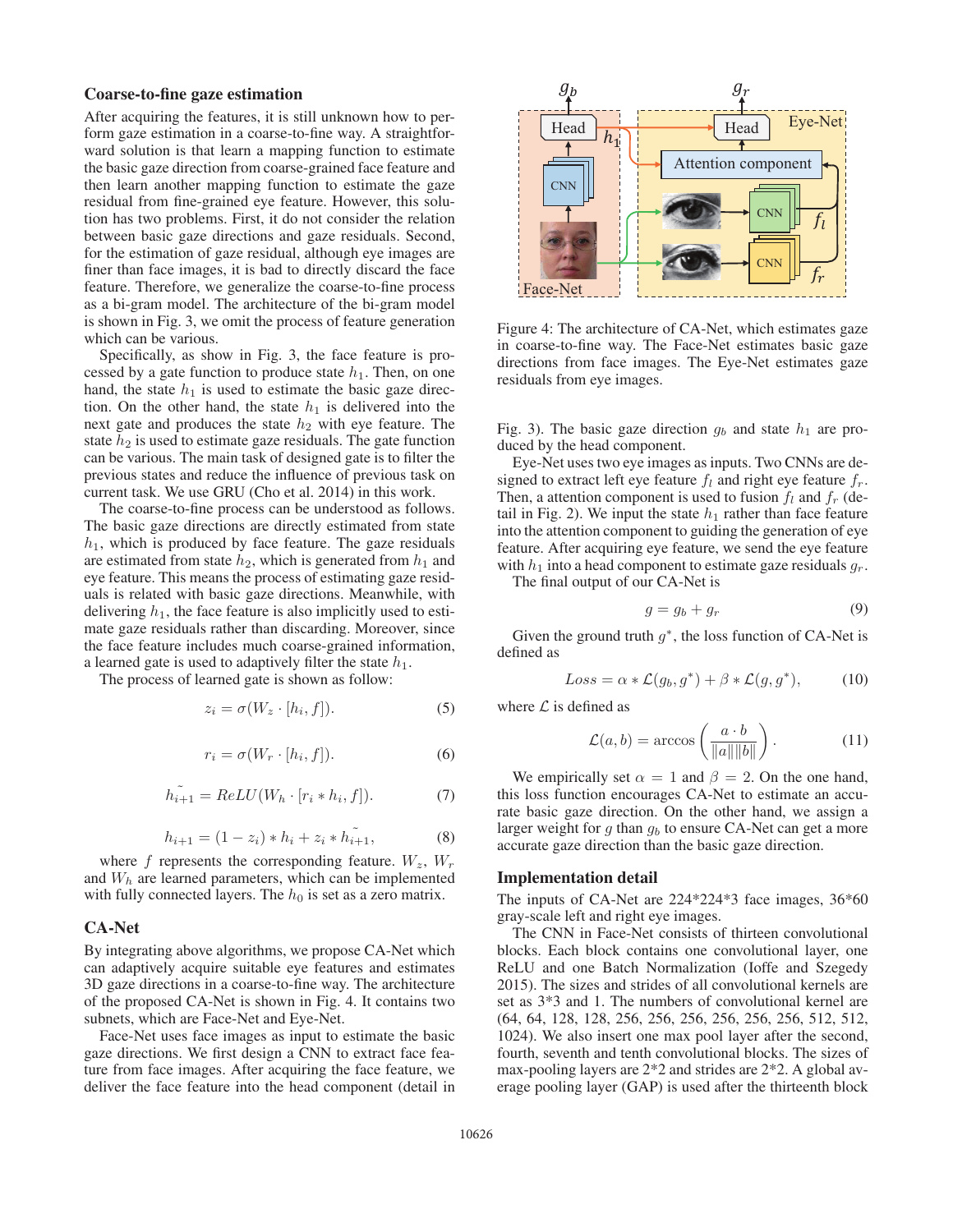

Figure 5: Performance in MPIIGaze dataset



Figure 6: Performance in EyeDiap dataset

and output 1024D feature. Final, the 1024D feature is sent to a fully connected layer (FC) to output 256D face features.

The CNN for the left eye in Eye-Net consists of ten convolutional blocks. The numbers of convolutional kernel are (64, 64 ,128, 128, 128, 256, 256, 256, 512, 1024). The strides of the second, fifth, eighth convolutional kernels are set as 1. The sizes of all convolutional kernels are set as 3\*3. Same as Face-Net, a GAP and FC are final used to output the 256D left eye feature. Meanwhile, for the right eye, the same CNN is designed and output 256D right eye feature.

We implement CA-Net by using Pytorch. We train the whole network in 200 epochs with 32 batch size. The Learning rate is set as 0.001. We initialize the weights of all layers with MSRA initialization (He et al. 2015).

### Experiment

#### **Dataset**

The experiments are conducted in two popular gaze estimation datasets: MPIIGaze (Zhang et al. 2017b) and Eye-Diap (Mora, Monay, and Odobez 2014).

MPIIGaze is the largest dataset for appearance-based gaze estimation which provides 3D gaze directions. It is common used in the evaluation of appearance-based methods (Zhang et al. 2017a; Ranjan, De Mello, and Kautz 2018; Liu et al. 2018; Cheng, Lu, and Zhang 2018; Xiong and Kim 2019). MPIIGaze dataset contains 213,659 images which are captured from 15 subjects. Note that, MPIIGaze provides a standard evaluation protocol, which selects 3000 images for each subject to compose the evaluation set. We conduct experiments in the evaluation set rather than the full set.

EyeDiap dataset contains a set of video clips of 16 participants. The videos are collected under two visual target sessions, which are screen target and 3D floating ball. We use the videos collected under screen target sessions and sample one image per fifteen frames to construct the evaluation set. Note that, since two subjects lack the videos in the screen target session, we obtain the images of 14 subjects finally.

### Data preprocessing

We follow the process proposed in (Zhang et al. 2017b) to normalize the two datasets. Specifically, the goal of appearance-based gaze estimation is to estimate gaze directions from eye appearances. However, since head pose has six freedoms, eye appearances are various in the real world. This complicates the gaze estimation task. Therefore, we eliminate the translation in head pose by rotating the virtual camera and the roll in head pose by wrapping images. In addition, we crop eye images from normalized face images with provided landmarks by the dataset. Note that the landmark can be also automatically detected by various face detection algorithms (Brandon, Ludwiczuk, and Mahadev 2016). The eye images are histogram-equalized and converted into gray scale to eliminate the influence of illumination. Note that, the images provided by MPIIGaze has been normalized, we only apply the normalization into EyeDiap.

### Comparison with appearance based methods

We first conduct an experiment to compare the performance of the proposed method with other appearance-based methods. The experiment is conducted in both MPIIGaze and EyeDiap. Note that, for the two datasets, we both apply the leave-one-person-out strategy to obtain robust results.

We choose four methods as compared methods, which are *iTracker* (Krafka et al. 2016), *Spatial weights CNN* (Zhang et al. 2017a), *Dilated-Net* (Chen and Shi 2018) and *RT-Gene* (Fischer, Chang, and Demiris 2018). Since the accuracy of *RT-Gene* can be improved by four models ensemble, we also show the result of the model ensemble and call it as *RT-Gene (4 ensemble)* to distinguish from *RT-Gene*. Note that, currently, the best reported performance in MPIIGaze is achieved by *RT-Gene (4 ensemble)*.

Fig. 5 shows the result in MPIIGaze dataset. The performances of *Spatial weights CNN*, *Dilated-Net* and *RT-Gene* are all around <sup>4</sup>.8◦. The *RT-Gene (4 ensemble)* can improve the performance by a large margin using ensemble scheme, which is <sup>4</sup>.3◦. Our CA-Net achieves the state-of-the-art performance as <sup>4</sup>.1◦ in the MPIIGaze dataset. The CA-Net has <sup>0</sup>.7◦ improvement compared with *RT-Gene* and also has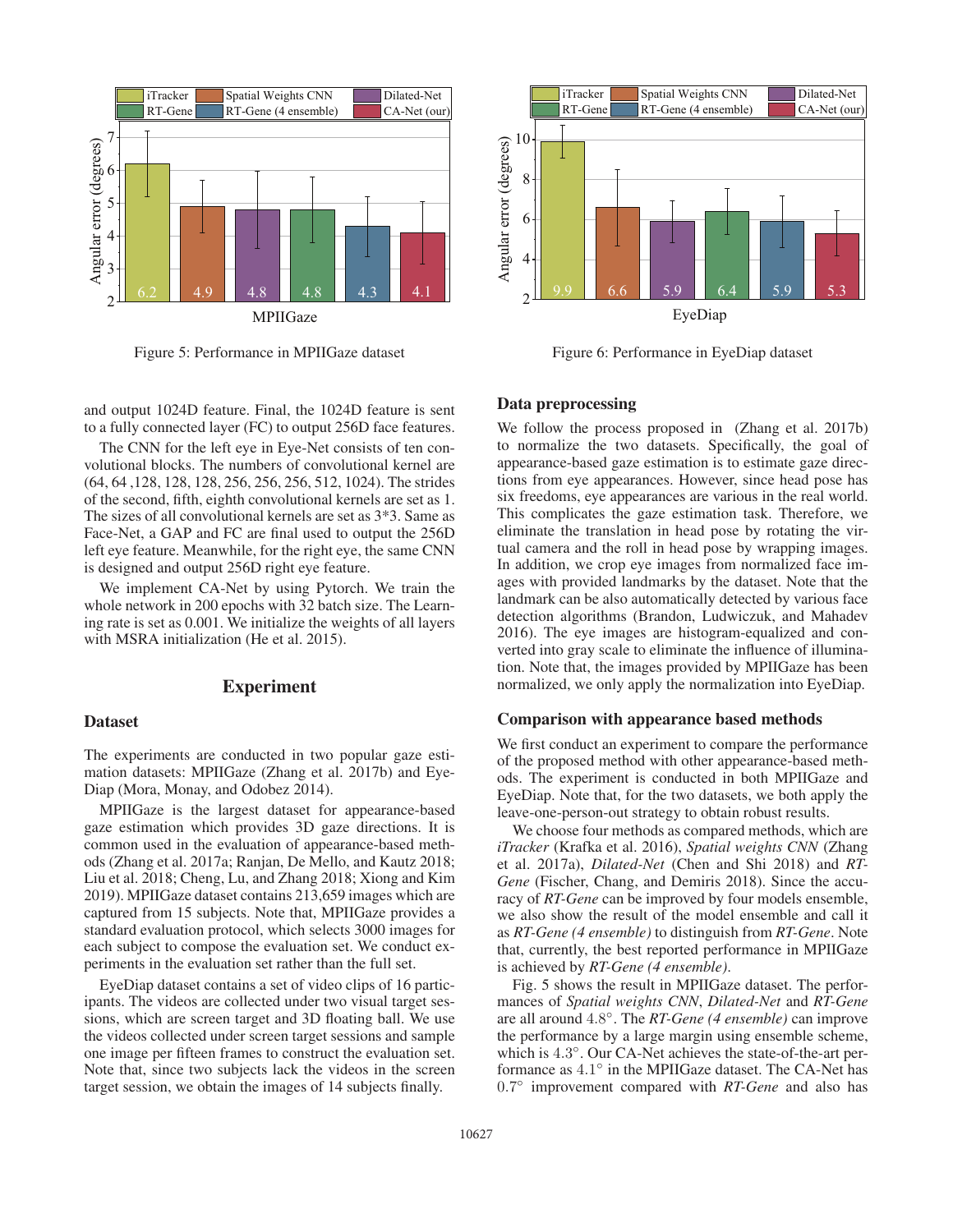Table 1: Comparison between appearance-based methods.

| Methods                    | <b>MPIIGaze</b> | EyeDiap     |
|----------------------------|-----------------|-------------|
| iTracker                   | $6.2^\circ$     | $9.9^\circ$ |
| Spatial Weights CNN        | $4.9^\circ$     | $6.6^\circ$ |
| RT-Gene                    | $4.8^\circ$     | $6.4^\circ$ |
| Dilated-Net                | $4.8^\circ$     | $5.9\circ$  |
| RT-Gene(4 ensemble)        | $4.3^\circ$     | $5.9^\circ$ |
| Faze (Park et al. 2019)    | $5.2^\circ$     |             |
| MeNet (Xiong and Kim 2019) | $4.9^\circ$     |             |
| Our method                 | $4.1^\circ$     | $5.3^\circ$ |

<sup>0</sup>.2◦ improvement compared with *RT-Gene (4 ensemble)*. Note that, our CA-Net achieves the state-of-the-art performance without ensemble scheme. The accuracy also can be further improved using ensemble.

we re-implement the Dilated-Net according to the original paper and use the author provided source codes for the rest methods. Fig. 6 shows all the results. *iTracker* has the worst performance because of the shallow network. *Spatial weights CNN* and *RT-Gene* have <sup>6</sup>.6◦ and <sup>6</sup>.4◦ performance in EyeDiap. However, *Dilated-Net* significantly outperforms *Spatial weights CNN* and *RT-Gene*. It shows the a performance as *RT-Gene (4 ensemble)* which is <sup>5</sup>.9◦. Our CA-Net achieves the best performance as <sup>5</sup>.3◦ in EyeDiap and has <sup>0</sup>.6◦ improvement compared with *Dilated-Net*.

The good performance in two datasets demonstrates the advantage of the proposed CA-Net. In addition, since some recent appearance-based methods do not provide source code and the methods also are difficult to re-implement , we carefully show the reported accuracy in Table 1 for reference. In order to get a fair comparison, we only show the accuracy in MPIIGaze because the MPIIGaze dataset provides a standard evaluation set.

#### Ablation study

In order to demonstrate the effectiveness of each component in the CA-Net, we perform ablation study in MPIIGaze.

Ablation study about components. We first perform ablation study to demonstrate the effect of the attention component and gate component.Specifically, we evaluate two extra methods which are *Gate ablation* and *Attention ablation*.

*Gate ablation* ablates the learned gate from CA-Net, it directly concatenates face feature with eye feature to estimate gaze residuals. Note that, we do not modify the attention component, where the face feature is also inputted into the attention component to guide the generation of eye feature.

*Attention ablation* ablates the attention component from CA-Net, it assigns fixed weights as <sup>0</sup>.<sup>5</sup> for both left eye and right eye to generate the fine-grained eye feature.

The result is shown in the second row of Table 2. The performance of *Gate ablation* shows <sup>0</sup>.32◦ decrease compared with CA-Net. Meanwhile, the performances of *Attention ablation* have <sup>0</sup>.46◦ decrease than CA-Net. It demonstrates the advantages of attention component and learned gate.

Ablation study about network. The proposed CA-Net shows the best performance in two datasets. However, it is still uncertain whether the coarse-to-fine strategy can im-

Table 2: Ablation study.

| Methods            | Performance    |
|--------------------|----------------|
| Gate ablation      | $4.46^{\circ}$ |
| Attention ablation | $4.50^{\circ}$ |
| Face-Net           | $4.58^\circ$   |
| Eye-Net            | $5.01^{\circ}$ |
| Joint-Net          | $5.00^\circ$   |
| Face-Net (CA)      | $4.65^{\circ}$ |
| CA-Net             | $4.14^{\circ}$ |

prove the performance. In order to prove the advantages of coarse-to-fine, we perform ablation study on the network.

We respectively evaluate each subnet in CA-Net. Totally three methods are evaluated. *Face-Net.* We directly use the Face-Net to estimate gaze. *Eye-Net.* We directly use the Eye-Net to estimate gaze from two eye images. Note that, the attention component is not used in this method. We generate eye feature by directly concatenating the left eye feature and right eye feature. *Joint-Net*.We use the same architecture as CA-Net to extract face feature, left eye feature and right eye feature. The gaze directions are estimated by the joint feature which is generated by concatenating the three features. We also provide the performance of basic gaze directions in CA-Net and call it as *Face-Net (CA)*.

The result is shown in Table 2. *Face-Net* shows the best performance between compared methods, which is <sup>4</sup>.58◦. *Face-Net (CA)* achieves <sup>4</sup>.65◦ performance which has <sup>0</sup>.7◦ decrease compared with *Face-Net*. However, with the coarse-to-fine strategy, CA-Net achieves <sup>0</sup>.51◦ improvement than *Face-Net (CA)* and significantly outperforms other methods with <sup>4</sup>.14◦ performance. This demonstrates the advantages of the proposed coarse-to-fine strategy.

Moreover, although the backbone of *Joint-Net* is the same as CA-Net, CA-Net achieves <sup>0</sup>.86◦ improvement than *Joint-Net*. It is benefited from the proposed coarse-to-fine strategy.

### Additional analysis

In order to show the advantages of the algorithms proposed in CA-Net, We perform some additional analysis in MPI-IGaze and summarize the results into Table 3. The performance of each method is shown in the column of "Refine". In addition, we also show the performance of basic gaze directions in Table 3 and list the results in the column of "Basic". We call it as basic performance in the rest parts.

Coarse-to-fine v.s. Fine-to-coarse. The core of our paper is the coarse-to-fine strategy. In order to further validate the correctness of the coarse-to-fine strategy, we evaluate the performance of *Fine-to-coarse* . As for *Fine-to-coarse*, it means to estimate a basic gaze direction from eye images and refine it with residual predicted from face image.

As shown in Table 3, it is obvious that our CA-Net, i.e. coarse-to-fine strategy, achieves better performance than *Fine-to-coarse*. With only changing the strategy, *Fineto-coarse* has <sup>0</sup>.49◦ decrease compared with CA-Net. It demonstrates the advantages of our coarse-to-fine strategy. In addition, an interesting observation is that the performance of *Fine-to-coarse* is similar with the performance of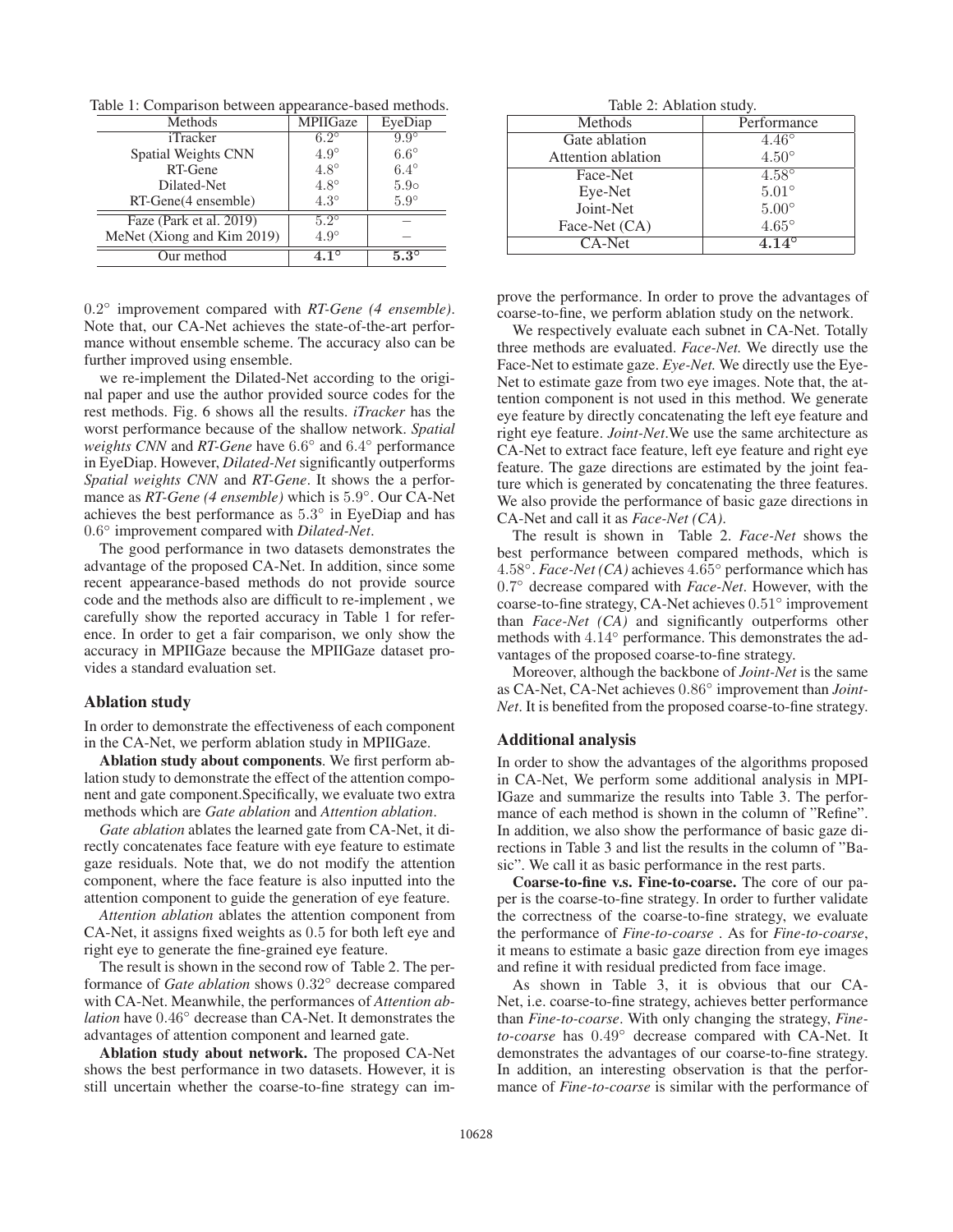Table 3: Additional analysis about different algorithms.

| Methods        | Basic          | Refined        |
|----------------|----------------|----------------|
| Fine-to-coarse | $5.14^{\circ}$ | $5.00^\circ$   |
| One gram       | $4.42^{\circ}$ | $4.43^\circ$   |
| Face attention | $4.47^{\circ}$ | $4.30^\circ$   |
| Eye attention  | $4.43^{\circ}$ | $4.34^{\circ}$ |
| CA-Net         | $4.65^\circ$   | $4.14^{\circ}$ |

*Eye-Net* (show in Table 2) while our CA-Net can improve the performance by a large margin compared with *Face-Net* (show in Table 2). It proves the correctness of the proposed coarse-to-fine strategy.

bi-gram v.s. One gram. In order to estimate the gaze direction in a coarse-to-fine way, one key idea is that gaze residuals are associated with basic gaze directions. Based on the idea, we generalize the coarse-to-fine way as a bi-gram model. However, it is uncertain whether the bi-gram model is useful. In this part, we provide a comparison between bigram model and one gram model to show the advantages of bi-gram model. In particular, we simply use a zero matrix to replace the delivered face feature, where the gaze residuals are only estimated from eye feature. Note that, we do not modify the attention component. The fine-grained eye feature is also generated with the guiding of face feature.

As shown in Table 3, *One gram* shows a better basic performance than CA-Net. However, without the information about basic gaze directions, the fine-grained eye feature can not further refine the basic gaze direction. Final, the *One gram* has <sup>0</sup>.29◦ decrease than CA-Net. The result demonstrates the usefulness of bi-gram model.

Attention component v.s. other weight generations In order to acquire suitable fine-grained feature to estimate gaze residuals, we propose an attention component to adaptively assign weights for left and right eyes. Specifically, the attention component learns the eye weights from face feature and corresponding eye feature. In order to show the advantages of the proposed attention component, in this part, we conduct comparison by replacing the weight component.

There are two weight generations chosen for comparing. *Face attention* generates the weights of two eyes from face feature. *Eye attention* generates the weights of two eyes from corresponding eye features. The results are shown in Table 3. A suitable baseline is *Attention ablation* (show in Table 2), which achieve <sup>4</sup>.5◦ performance. As shown in Table 3, *Face attention* and *Eye attention* show the better performance compared with *Abalte Attention*. It demonstrates that the face feature and corresponding eye feature both are useful for the coarse-to-fine gaze estimation. Meanwhile, they both show worse performance than CA-Net. This demonstrates the advantages of the proposed attention component.

Visual results. We also show some visual results in Fig. 7. It is obvious that our method can perform well in different cases. In addition, as shown in the sixth and seventh subfigures in Fig. 7, our CA-Net can also produce accurate gaze directions when the gaze direction deviates from the face direction. This demonstrates that our method not only focuses on face images but also is sensitive to the eye region.



Figure 7: Some visual results of estimated 3D gaze.

## Conclusion

In this paper, we propose a coarse-to-fine strategy to estimate gaze directions. The process of the coarse-to-fine strategy is to estimate a basic gaze direction from face image and refine it with residual predicted from eye images. A key point of the coarse-to-fine strategy is the estimation of gaze residuals. In order to accurately estimate gaze residuals, we propose an attention component to adaptively assign weights for eye images and to obtain suitable eye feature. In addition, we also generalize the coarse-to-fine process as a bi-gram model to bridge the basic gaze directions and gaze residuals. Based on above algorithms, we propose CA-Net, which can adaptively acquire suitable fine-grained feature and estimates 3D gaze directions in a coarse-to-fine way. Experiments show the CA-Net achieves state-of-the-art performance in MPIIGaze and EyeDiap.

### References

Alshawi, T.; Long, Z.; and AlRegib, G. 2018. Unsupervised uncertainty estimation using spatiotemporal cues in video saliency detection. *IEEE Transactions on Image Processing* 27(6):2818–2827.

Baluja, S., and Pomerleau, D. 1994. Non-intrusive gaze tracking using artificial neural networks. In *NIPS*, 753–760.

Brandon, A.; Ludwiczuk, B.; and Mahadev, S. 2016. Openface: A general-purpose face recognition library with mobile applications. Technical report, CMU-CS-16-118, CMU School of Computer Science.

Chen, Z., and Shi, B. E. 2018. Appearance-based gaze estimation using dilated-convolutions. In *ACCV*.

Cheng, Y.; Lu, F.; and Zhang, X. 2018. Appearance-based gaze estimation via evaluation-guided asymmetric regression. In *ECCV*.

Cho, K.; Van Merrienboer, B.; Gulcehre, C.; Bahdanau, D.; ¨ Bougares, F.; Schwenk, H.; and Bengio, Y. 2014. Learning phrase representations using rnn encoder-decoder for statistical machine translation. *arXiv preprint arXiv:1406.1078*.

Dzmitry Bahdanau, Kyunghyun Cho, Y. B. 2015. Neural machine translation by jointly learning to align and translate. In *international conference on learning representations*.

Fischer, T.; Chang, H.; and Demiris, Y. 2018. Rt-gene: Realtime eye gaze estimation in natural environments. In *ECCV*.

Funes Mora, K. A., and Odobez, J.-M. 2014. Geometric